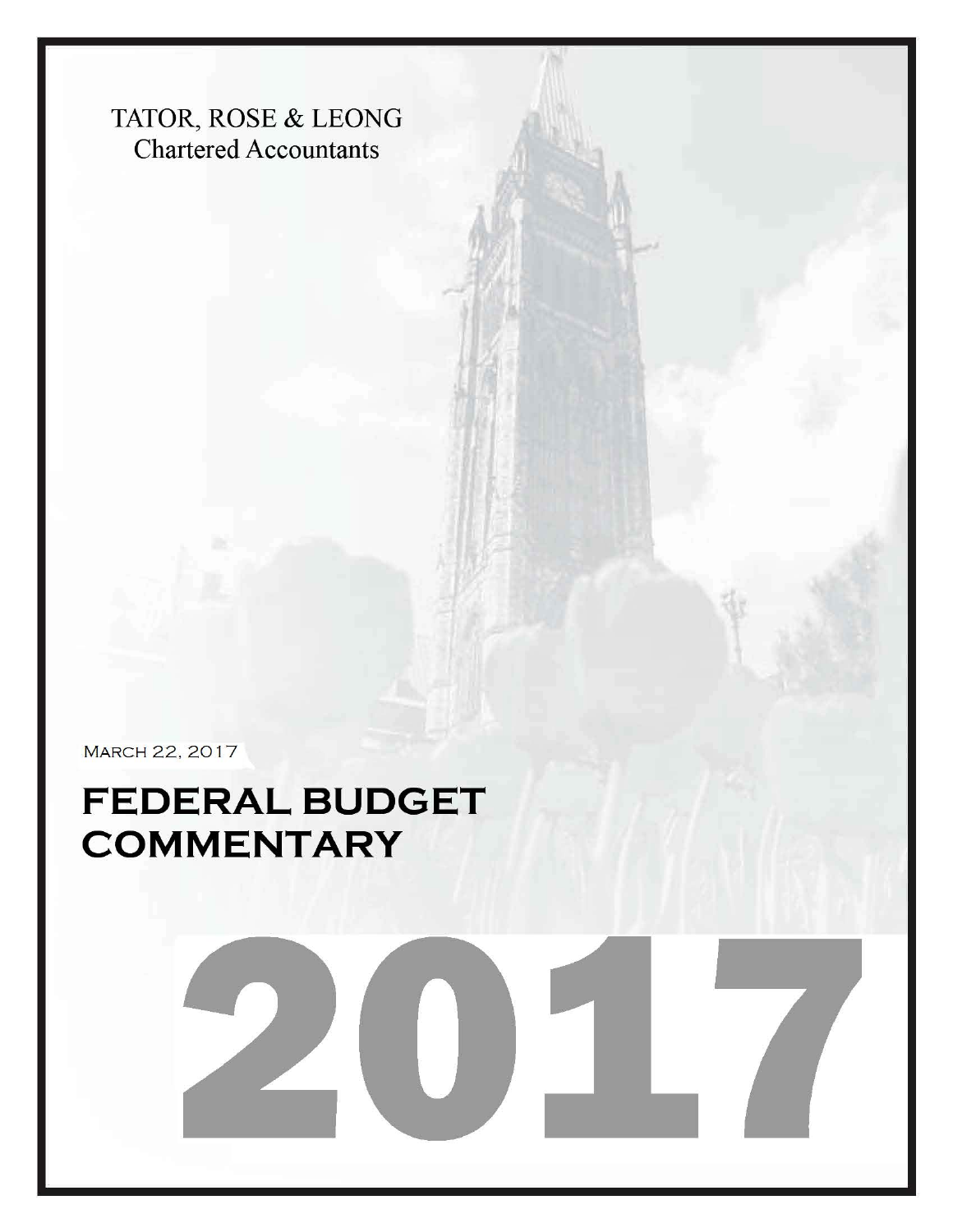#### Tator, Rose & Leong

## **BUDGET COMMENTARY**

On March 22, 2017 Bill Morneau tabled his second budget as Finance Minister entitled "Building a Strong Middle Class". The budget forecasts a deficit of \$23 billion for 2017, a \$6.4 billion decrease from the \$29.4 billion deficit projected a year ago, a \$28.5 billion deficit for 2018 and a \$27.4 billion deficit for 2019. The deficit is projected to reduce to \$18.8 billion by 2022.

The minister indicated that the \$6.4 billion decrease in the forecasted deficit for 2017 can be attributed to the increase in corporate income tax revenue and a reduction in public debt charges. Although the projected deficits for 2018 through 2022 are higher than projected a year ago, the debt measured in relation to the size of the economy, the federal debt is expected to remain at approximately the same level as a percentage of the gross domestic product over the forecasted period.

In his budget speech Mr. Morneau indicated that "In the past seven months, the Canadian economy has created a quarter of a million new jobs – the largest seven months of job gains in Canada in over a decade. In addition, the unemployment rate has fallen in the time since we took office."

Although the budget does not include any changes to the individual and corporate income tax rates or tax brackets, there were some personal tax credit proposals, including the elimination of the public transit tax credit and the creation of the new Canada caregiver credit, and some specific measures relating to individuals and businesses.

Keeping in line with the 2016 federal budget, the minister outlined plans for government investments in innovation and skill training, including \$950 million over five years to support a small number of business led innovation clusters and \$400 million over five years to support certain clean technology.

Other budget measures announced, which will be discussed in more detail on the following pages, include:

- introduction of the new Canada caregiver credit which will replace the family caregiver tax credit;
- elimination of the public transit tax credit after June 30, 2017;
- tuition tax credit eligibility for occupational skill courses that are not at the post-secondary level;
- new medical practitioner who can complete disability tax credit certificates;
- government's future review of private corporations that income split with family members of the shareholders;
- elimination of the billed based accounting practices for some designated professionals including dentists, lawyers, medical practitioners, veterinarians and accountants;

In contrast to the Liberal's inaugural budget of a year ago, this budget does not contain many significant tax rate changes but on the other hand is still focused on increasing infrastructure spending and closing perceived tax loopholes for taxpayers near or at the highest tax bracket.

In closing, this budget could be categorized as a "Stay the Course" budget that does not contain any major surprises or significant changes in the government's economic or fiscal policies.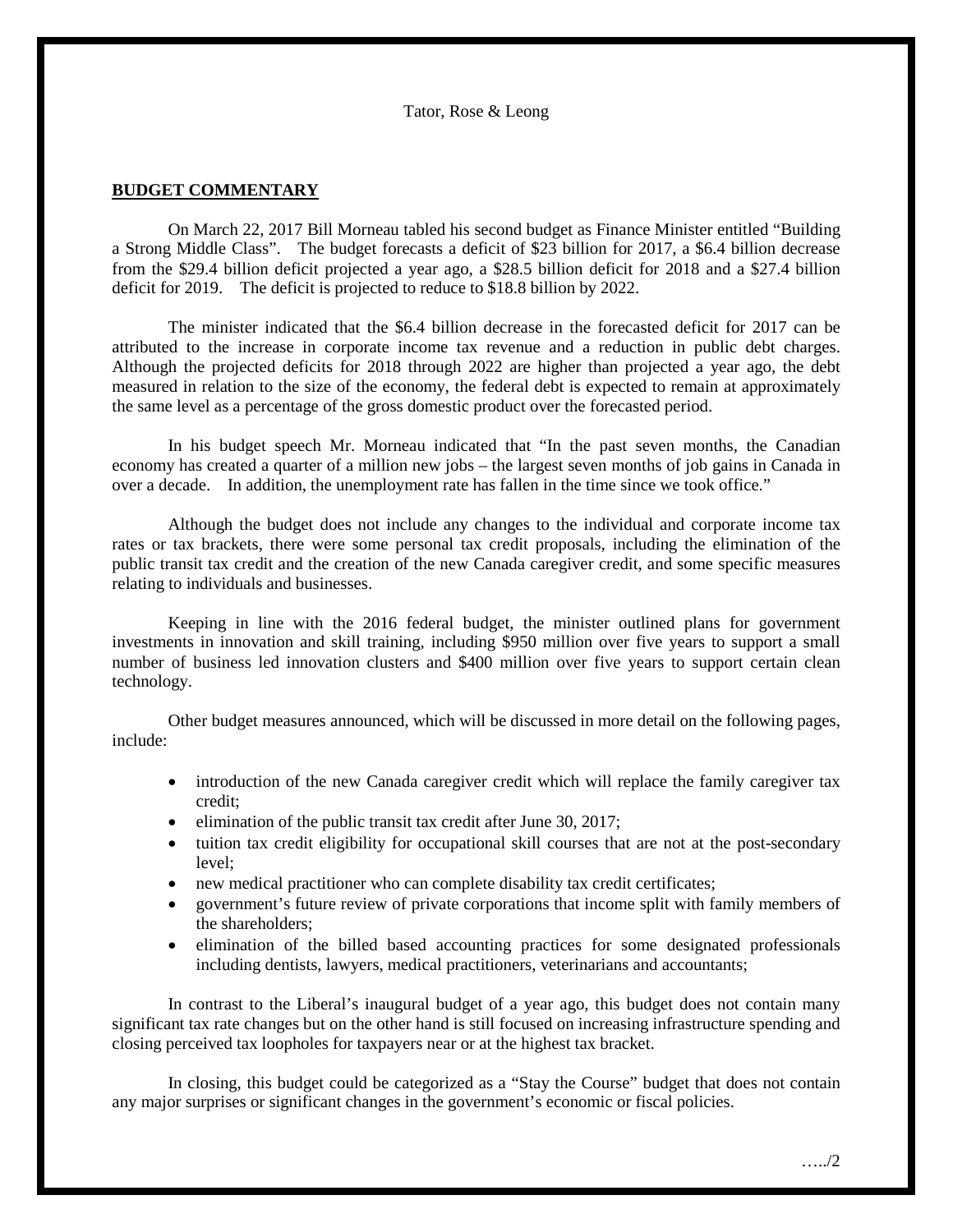Tator, Rose & Leong -2-

## **PERSONAL TAX CHANGES**

#### **Personal tax rates**

There are no individual income tax rate or tax bracket changes proposed in this budget.

However, the budget does include the following changes to personal tax credits and other measures, as follows:

## **Caregiver credits**

The budget introduces a new 15% non-refundable Canada Caregiver Credit that replaces the existing caregiver credit, infirm dependant credit and the family caregiver tax credit. The amount that may be claimed under the new credit is consistent with the amount that can be claimed under the current caregiver credit and family caregiver tax credit. This new credit provides that \$6,883 may be claimed for the care of an infirm dependant relative and \$2,150 for certain other situations.

The credit will be reduced dollar-for-dollar by the dependent's net income above \$16,163. The caregiver will not be required to live with the dependant to claim the new credit, and the credit will not be available where non-infirm seniors reside with their adult children.

The new credit applies for the 2017 and subsequent taxation years.

## **Public transit tax credit**

The budget proposes to eliminate the public transit tax credit, effective July 1, 2017, such that the cost of public transit passes and electronic fare cards for public transit use after June 2017 will no longer be eligible for the credit.

## **Tuition tax credit for occupational skills course**

The budget extends the eligibility criteria for the 15% tuition tax credit to amounts paid for tuition to a post-secondary institution in Canada for occupational skills courses that are not at the post-secondary level.

This measure will apply to the 2017 and subsequent taxation years.

#### **Disability tax credit**

The budget proposes to add certain registered nurse practitioners to the list of medical practitioners that can certify eligibility for the disability tax credit.

This measure applies to disability tax credit certification made on or after March 22, 2017.

#### **First-time donor's super tax credit**

The budget confirms that the first-time donor's tax credit will expire, as planned, after 2017.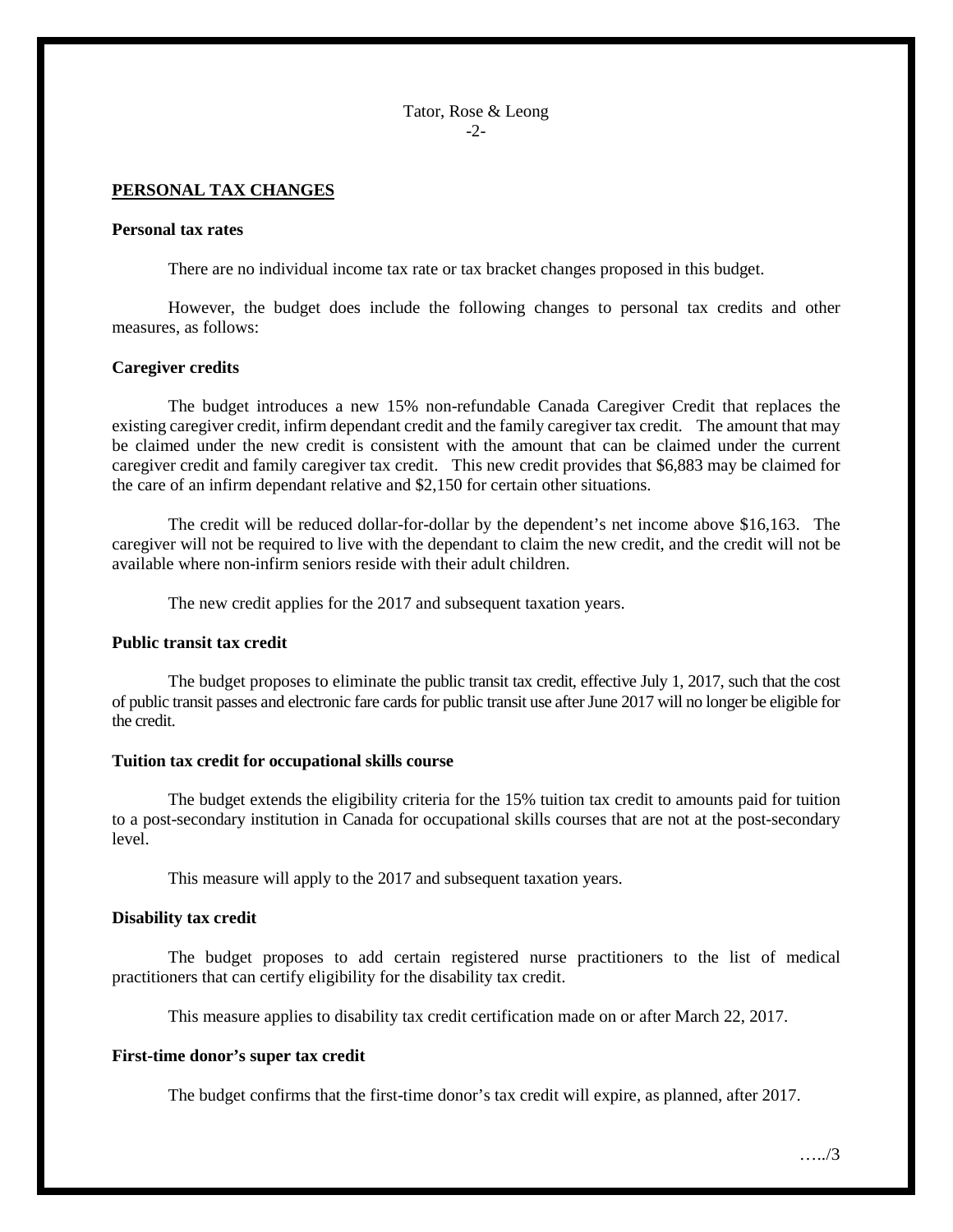## **PERSONAL TAX CHANGES (CONTINUED)**

#### **Medical expense tax credit – Eligible expenditures**

The budget proposes to clarify the application of the medical expense tax credit so that individuals who incur costs related to the use of reproductive technologies (in-vitro fertilization), but do not have a medical infertility condition, are eligible to claim the credit.

This measure applies to the 2017 and subsequent taxation years. However, an individual may elect in a year for this measure to apply for any of the immediately preceding 10 taxation years.

## **BUSINESS TAX CHANGES**

#### **Corporate tax rates**

There are no changes to the corporate income tax rates or to the \$500,000 small-business income limit for a Canadian-controlled private corporation (CCPC).

However, the budget does include the following business tax proposals:

#### **Review of tax planning using private companies**

Although the budget does not include any specific measures that will impact the taxation of private companies and their shareholders, the budget states that the government will review the use of tax planning strategies involving private companies that in its view inappropriately reduce the personal tax liability of high-income earners. The tax planning strategies that are cited in the budget as offensive planning includes income splitting arrangements through private companies to use the lower personal tax rates of other family members who are shareholders of the company, earning investment income within a private corporation and converting investment income to capital gains that are taxed at a lower effective rate.

The budget states that the government will be releasing a paper in the coming months setting out the nature of these issues in more detail as well as proposed policy responses.

## **Billed-basis accounting**

Certain professionals (i.e. accountants, dentists, lawyers, medical practitioners) may elect under the current income tax rules to have a deduction for expenses as incurred and the reporting of revenue only when amounts are billed to clients/patients. This allows for a deferral of tax by permitting the costs associated with work in progress (WIP) to be expensed without the matching inclusion of the related income.

The budget eliminates the ability to elect to use billed-basis accounting. Transitional relief is provided. For tax years that commence after March 22, 2017, a deduction for WIP will be available for 50% of the lesser of cost and fair market value of the unbilled WIP. In subsequent years, no deduction will be available for unbilled WIP. As a result, for practices that have a calendar tax year, 50% of the WIP will be included as income in 2018 and starting in 2019, the entire amount of unbilled WIP will be included as income.